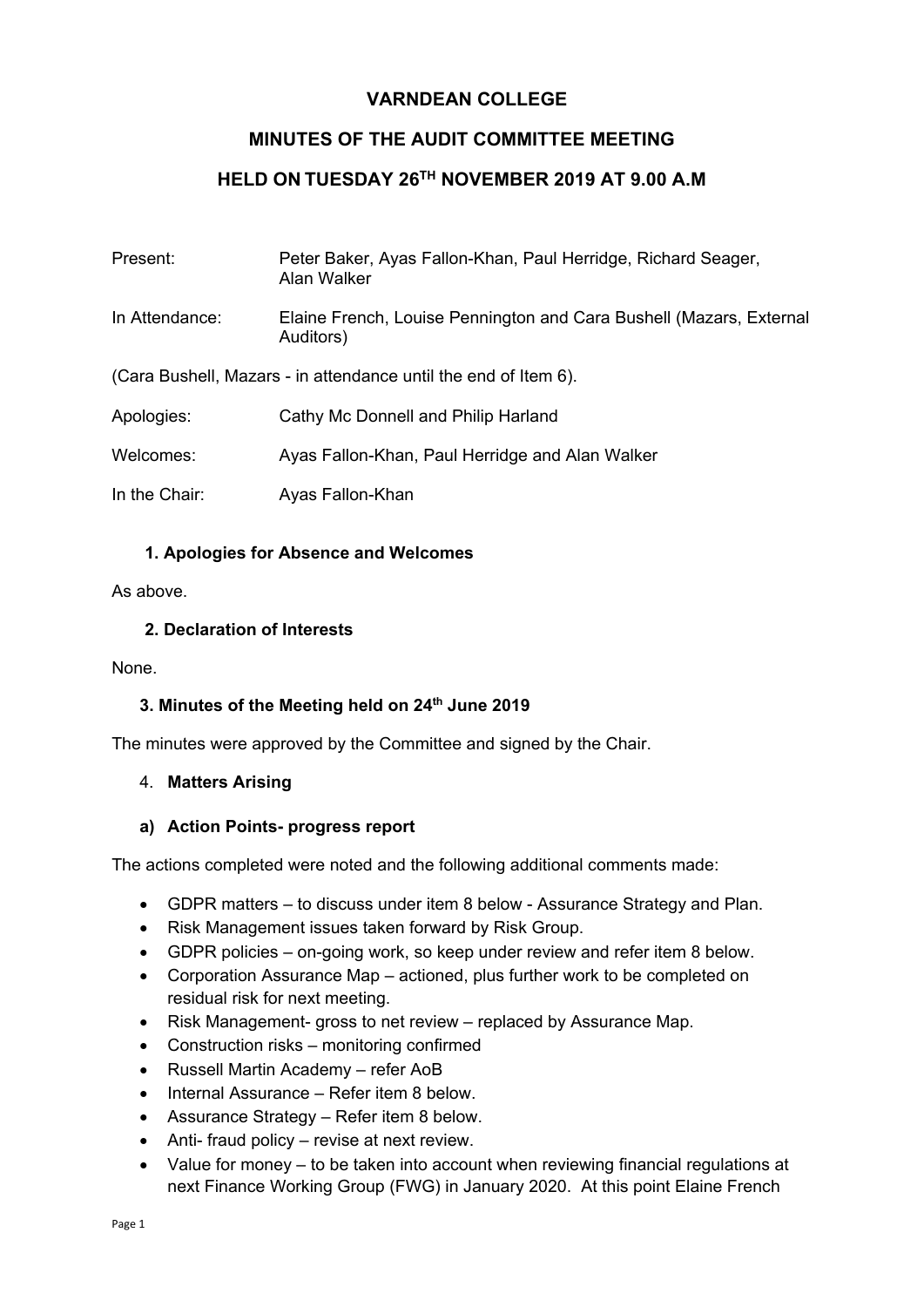advised that following the recent announcement that the ESFA would be revising its requirements and deadlines for the finance record/plan from annually in July to January (with February 2020 deadline), it's likely that the date for the FWG may need to be revised, along with the Spring Term Corporation meeting. **ACTION: Elaine French**

• Self-Assessment/Meeting Review – various actions to be taken forward for future meetings by Elaine French as appropriate.

At this point following a query from Governors, Elaine French updated the Committee on the Information Security Policy – she explained that following an initial draft prepared by the IT Manager, SLT needs to complete further work on developing this to ensure the document covers all aspects. She confirmed that the policy will be presented to Audit Committee in March 2020.**ACTION: Elaine French**

## **b) Rolling Action Plan**

The contents of the Plan were noted by the Committee and Elaine French drew Governors' attention to the following:

- Page 15 no action points from the External Audit.
- Regarding Internal Audit actions, the details will be included in the follow up report in respect of latest Internal Audit review.
- Items 4 and 5 completed. Regarding item 5, the College has recruited an interim MIS Manager, following the resignation of the previous MIS Manager. The interim Manager is working very well and has been contracted to be at College until Christmas. It was noted that it was quite difficult to recruit experienced MIS Managers and many of those with this experience have become consultants.
- Item 6 update The HR Manager, Emma Rich, attends SLT meetings to give a staffing update and deal with any staffing issues and queries.

## **c) Risk Management Action Plan**

The contents of the Action Plan introduced by Elaine French and which had been updated since the Risk Group meeting in October 2019, were noted by the Committee and the following additional questions and points were recorded:

- a) Risk MA1 critical incident plan in response to a question from the Committee it was confirmed that the Plan was not due for formal review until June 2020, but that a SLT scenario exercise had been planned and deferred following Philip Harland's absence; the SLT scenario testing will now be arranged for the Spring Term 2020. Furthermore the College is waiting for the security advice from the Department of Education which has been delayed too (due in September 2019) which will need to be taken into account. Elaine French confirmed that she had circulated the latest Crisis Response Plan to Paul Herridge, the Risk Group Chair for information, as requested at the last Risk Group meeting.
- b) Risk MA12 The Committee asked for an update on the Planning appeal process and Elaine French advised that the deadline for comments to be submitted to the Planning Department regarding the appeal was last Thursday. The College's Planning consultant is currently reviewing the various responses to identify responses which the College ought to review and comment upon. Once the College has reviewed and fed back comments to the Planning Consultant, he will prepare a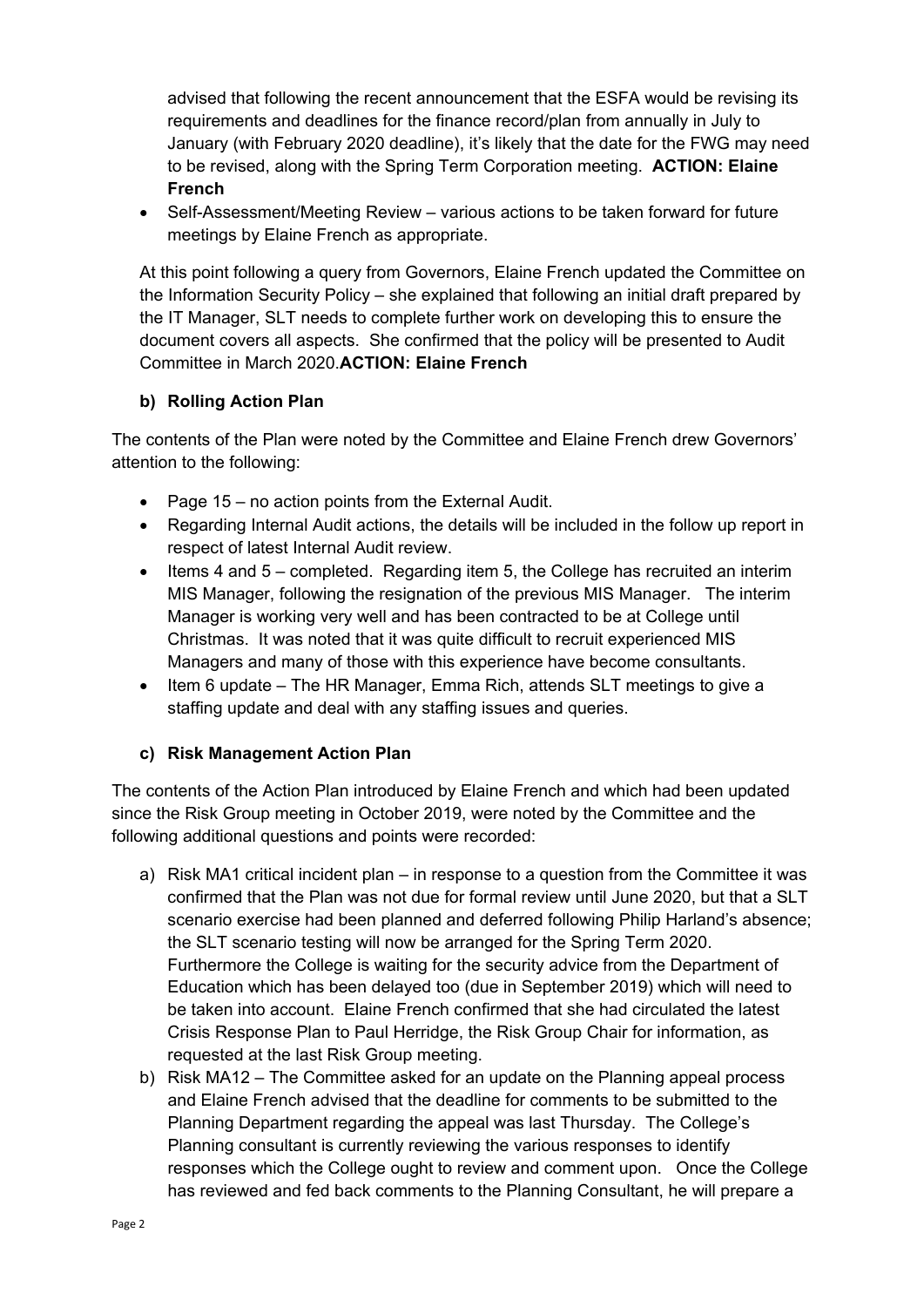formal submission on behalf of the College. The majority of submissions have been from members of Green Varndean. The Committee discussed the impact of the planning on the College's reputation and noted to date that Student numbers had not been affected and in fact had increased.

c) Risk F2 Student Numbers – The Committee queried the maximum number of Students which the College stated it could accommodate, being 1,710, whilst currently enrolments are at 1,801 and Elaine French explained that the College had managed to adjust its timetable to accommodate all Students enrolled but that after Easter, the College would be able to utilise the new STEM centre which would relieve the pressure and provide some flexibility. She also explained that the STEM building completion date was now  $20<sup>th</sup>$  March (previously  $28<sup>th</sup>$  February) owing to delay caused by bad weather but allowance had been made in the programme to provide for unexpected delays.

## **5. Annual Report of the Audit Committee**

The Committee noted the contents of the report and recommended the Report to Corporation noting that it would be presented to Corporation before the Annual Report and Financial Statements, subject to the following revisions:

- a) Paragraph 8 Rolling Action Plan reference add details of other assurance planning and internal audit work and reporting.
- b) Item 14 reference is made to the attached Committee terms of reference and this has been included at the end of the meeting papers' pack.
- c) Page 24 referring to the wording on "securing economy, efficiency and effectiveness" – it was resolved that the wording should be revised (by Elaine French and to be agreed with Chair and Richard Seager) to include more detail re value for money, bearing in mind that currently the implication is that the Committee is providing assurance for the whole College value for money aspects which isn't the case. **ACTION: Elaine French**

## **6. Annual Report and Financial Statements/Audit Findings Report**

The papers were introduced by Cara Bushell (Mazars, External Auditors), the external auditor and the following points recorded:

## **a) Draft Financial Statements July 2019**

- i) Prior to the final report being ready for Corporation approval, Cara Bushell confirmed that adjustments would be made to the disclosures. **ACTION: Cara Bushell/Elaine French**
- ii) Brexit a section has been included in the audit report to describe potential impact upon the FE sector, with a cross reference to the narrative in the main report which sets out the Brexit assessment. It was noted that Elaine French was working on the final wording to be included in the Annual Report and Financial Statements which would be co-ordinated with the auditors' commentary and also noting that the College would continue to monitor Brexit negotiations and progress. **ACTION: Elaine French**
- iii) Elaine French agreed to circulate the final version of the Annual Report and Financial Statements to Committee members once the disclosure details and other amendments had been completed so that the Committee can review the final version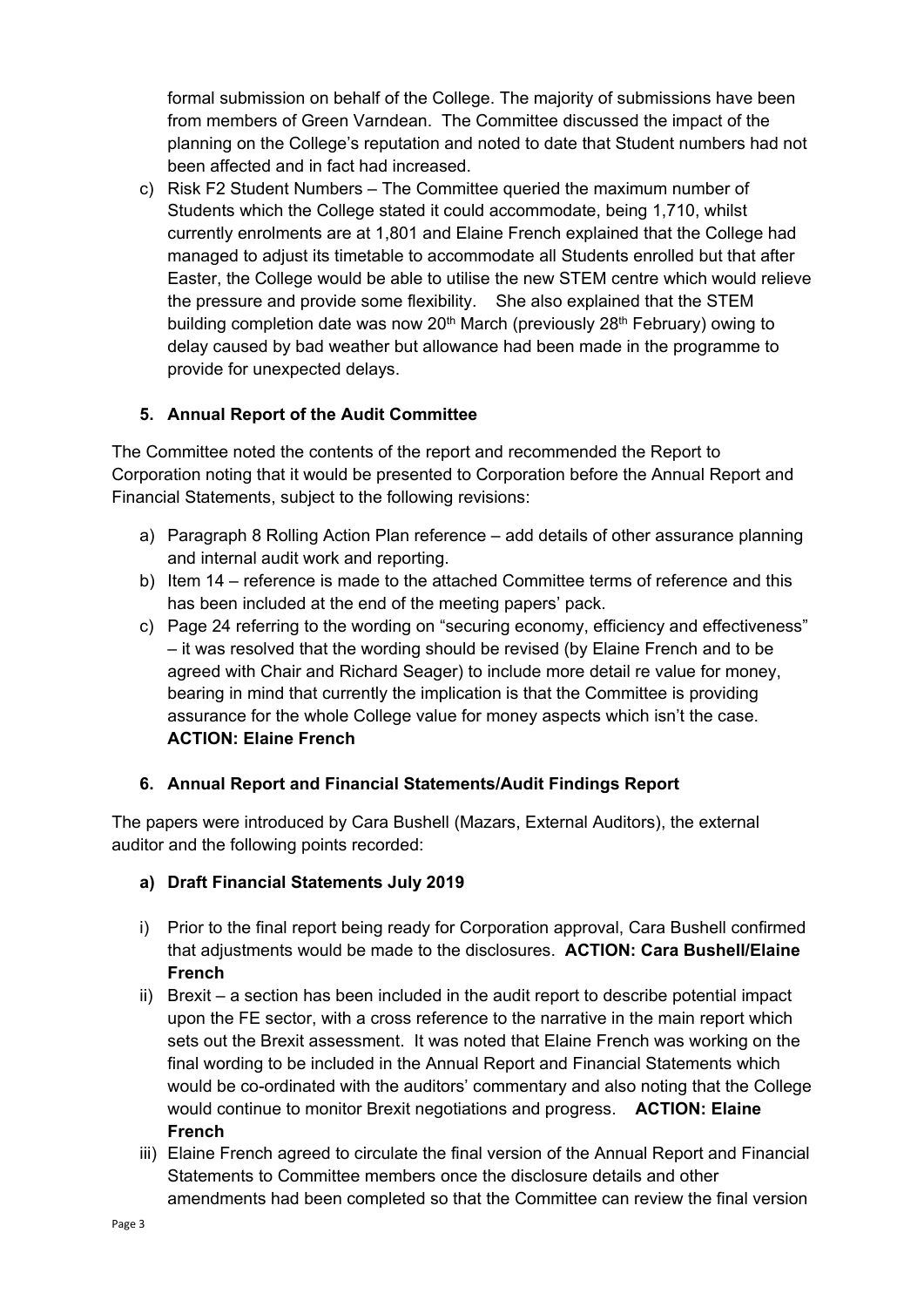prior to Corporation, with a note summarising the changes made since the Meeting. **ACTION: Elaine French**

- iv) Key management changes in the disclosure notes were highlighted.
- v) Page 59 note 7 disclosure the Committee Members were informed that Colleges have to report the Principal's salary in various ways, including as a multiple of the median of all staff salaries and taking into account total remuneration (pension and employer pension contributions). The latter is a new disclosure this year – Cara Bushell explained that Varndean College would compare favourably within the SFC (and FE) sector.
- vi) Cara Bushell highlighted the deficit for the year which was common amongst Colleges and largely reflected the increased liabilities and associated provisions required regarding LGPS (Local Government Pension Scheme) pension adjustments (refer page 48) difficulties encountered by Colleges this year in term. Following a request from the Committee, Cara Bushell agreed to include a note in the Audit Findings Report explaining the deficit, depreciation and pension fund issues and that this should not be considered as a significant risk/issue for Varndean College, to reinforce the position and ensure that everyone is clear about the circumstances. **ACTION: Cara Bushell**
- vii) Notwithstanding the issues highlighted above, page 51 demonstrates that the cash flow remains satisfactory.
- viii)The Committee discussed the future potential liabilities of the LGPS and future affordability.
- ix) Elaine French reminded Governors of the focus on College's maintaining a healthy EBITDA (earnings before interest, taxes, depreciation, and amortization) rather than operating surplus and that the Finance Working Group will be asked at its next meeting to review the College's financial objectives accordingly. **ACTION: Elaine French.** However in the context of last year's report and financial statements to 31<sup>st</sup> July 2019, one of the stated financial objectives is for the College to achieve an operating surplus which the College has not done for the year to  $31<sup>st</sup>$  July 2019.

The Committee recorded that the final version of the Annual Report and financial statements would be approved by Corporation. **ACTION: Elaine French**

## **b) Audit Completion Report July 2019**

Cara Bushell presented the External Auditors' report to the Committee and highlighted the following points:

- Audit visit work was completed in October 2019 and amendments to the draft statements were as reported earlier under a) including various post-balance sheet updates.
- Mazars will issue an unqualified clean audit report and thanks were recorded to Elaine French and the Finance Team for their assistance with the external audit work. Mazars also confirmed a clean regularity audit.
- Thanks were also recorded to Mazars for their work.
- Page 76 sets out the audit findings, including significant risks and conclusions.
- Income recognition under the auditing standards Colleges are required to record details, but the majority of the College's income is allocated from the ESFA funding. Mazars have confirmed that there are no issues arising from this to be reported in the financial statements.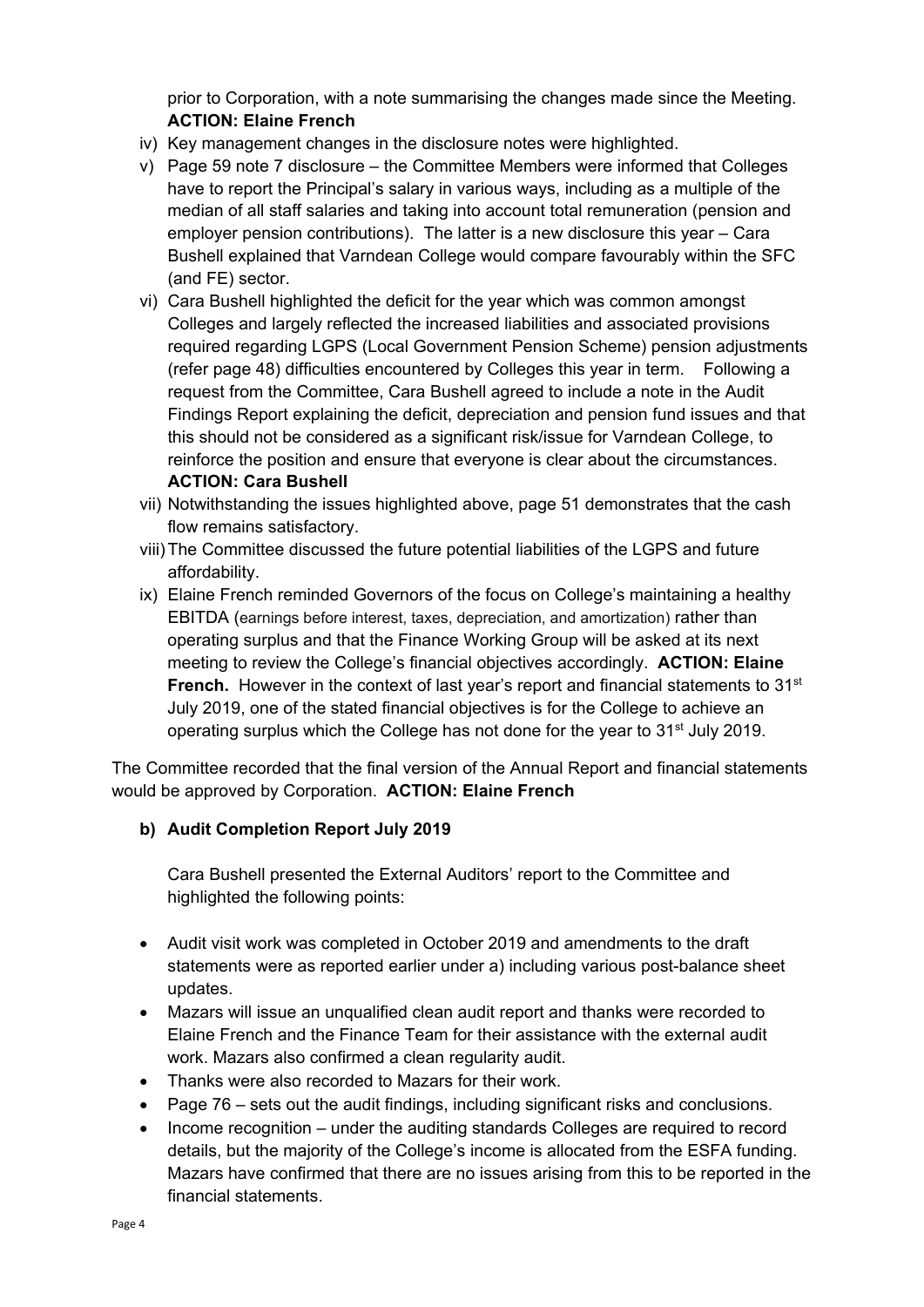- Management over-ride of controls the auditors completed their usual checks and analysis to determine whether there was any evidence for financial transactions outside the normal business procedures, examining samples of journal entries/manual adjustments etc, and no issues were identified.
- Areas of management judgement the major issues are around assumptions regarding LGPS and Cara Bushell reported that Mazars made use of its in-house actuarial team who reviewed the assumptions made for sector College clients with the sector, including Varndean College and confirmed that they had no issues arising from these. Likewise with regard to depreciation, the auditors consider this in comparison with similar organisations/disposals and depreciation rates to reach a reasonable outcome.
- Page 78 audit issues highlighted this year with the FE sector as already reported earlier, the main issue relates to pensions and associated areas – this year the deficit increased significantly, doubling to £1.8M owing to the underlying issue of discount rate reduction on investment bonds and subsequent assessment of future liabilities in accordance with the relevant accounting standards. The adjustments required have also taken into account the demographic changes whereby life length has been reduced by a couple of years which reduced liability by £535K. In response to a question from the Committee regarding the indications for the future, Cara Bushell reported that the LGPS pension fund in East Sussex was showing a surplus based on March 2019 valuation, which will have an impact on next year's financial statements. This year's deficit in the balance sheet was based on the March 2016 valuation.
- Cara Bushell also drew the Committee's attention to another related pension issue and referred to resolutions made at 2 recent court cases where additional liabilities were recognised (GMP and McCloud) and noted that as a result most organisations have made provision for additional liabilities. However following Mazars actuarial review of this aspect the College's maximum liability is £29K at this point so Mazars has left this as an unadjusted item in the financial statements.
- Cara Bushell explained that the pension scheme issues had generated additional work for external auditors within the sector. Outcomes from the such changes are likely to evolve over the next few years as sector actuaries complete further work on this, including the more complicated multi-employer schemes and to ensure assurance is provided regarding pension scheme information and the associated actuarial assessments.
- Page  $80$  Regularity audit no issues associated with the regularity matters were identified during the audit process.
- Page 81 confirmation that there were no significant control weaknesses identified during the audit process.
- Page 82 Summary of misstatements as referred to earlier, reference is given here to GMP estimated liability, noting that the figure is below audit materiality and hence the proposal that there would not be any adjustment in the financial statements for this. No other adjustments were identified.
- Sector update this includes details of the new FE/HE SORP (Statement of Recommended Practice) which is sector specific and will apply to the preparation of the financial statements next year, although Cara Bushell advised that the latest SORP was likely to have minimal impact on Varndean College.
- The Committee queried the recent changes to the insolvency regime/requirements and Cara Bushell confirmed that there were no issues or concerns arising which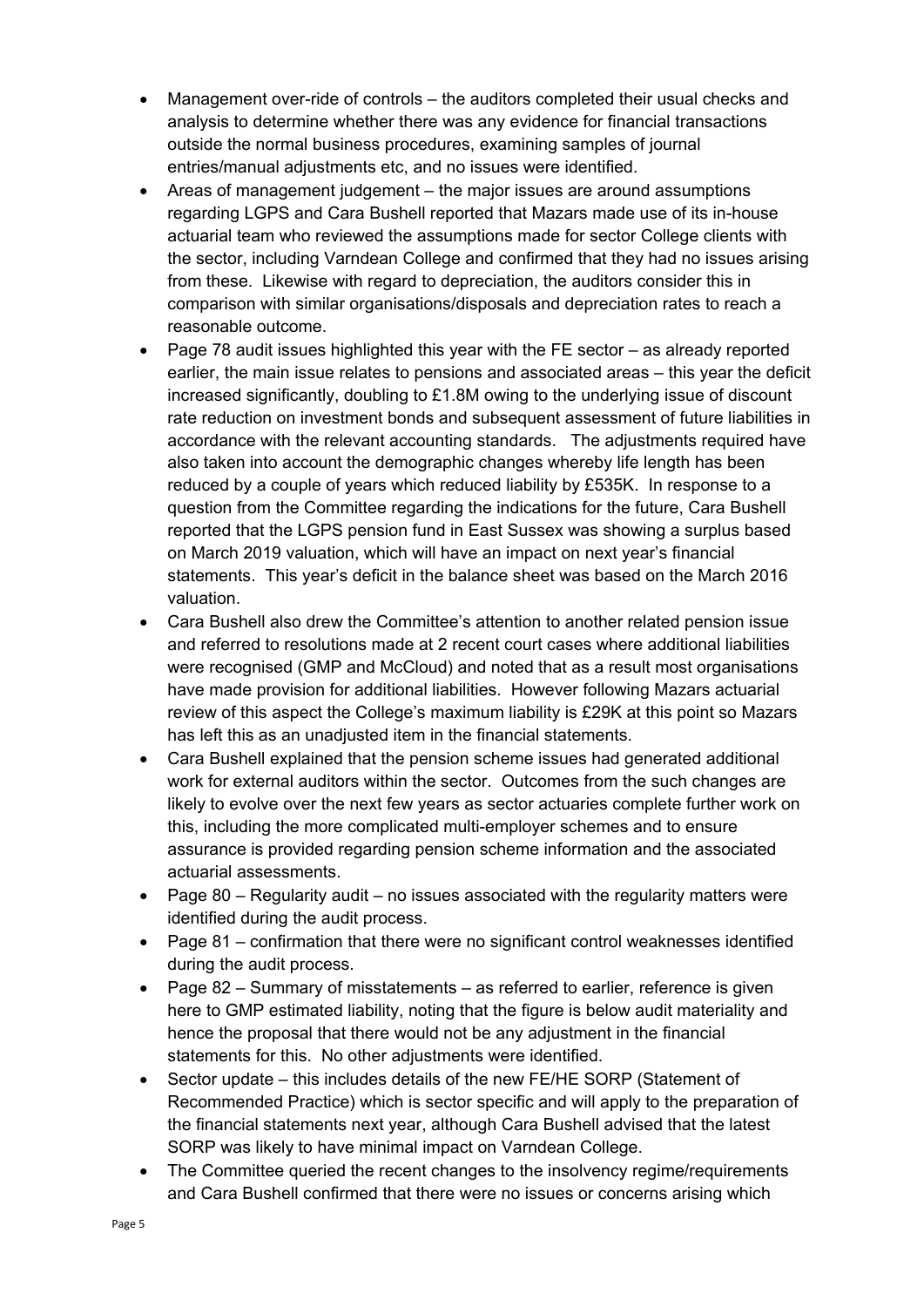would affect Varndean College. However she agreed to revise the Report to include some narrative about this, including the fact that Mazars had no concerns regarding this issue and the College at present. **ACTION: Cara Bushell/Elaine French**

• In response to a question from the Committee regarding the Student Union Accounts, Elaine French confirmed that the College retains the SU monies in an account on their behalf and that this was included in the balance sheet (creditor) which the auditors signed off.

## **c) Regularity Audit Self-Assessment Questionnaire July 2019 (supports Regularity Audit Statement)**

The Committee reviewed the annual Regularity Audit SAQ, noted that this was a ESFA document completed in house covering financial and governance aspects and which the external auditors also made reference to in their regularity audit work. The following points were recorded:

- Some of the questions have been revised by the ESFA this year to include more detailed questioning following issues arising from regularity matters affecting some Colleges in the sector.
- The housekeeping issues regarding the formatting within the document was noted including the difficultly lining up responses to the various questions.
- Page 89 value for money reference (corporation should demonstrate payments are regular etc) and Elaine French explained that commentary had been included in the evidence column regarding accountability requirement, but that the formatting of the document had moved the evidence to the following page.
- In response to a question on fraud issues from the Committee, Elaine French gave a summary of the in house procedures involved regarding payments etc following guidance issued by the bank and also within the sector generally. She confirmed that the Finance team ensured that every payment following the College's processes.
- Page 92 item on no losses or fraudulent activity recorded following a suggestion by the Committee, Elaine French agreed to revise the word "recorded" to read "detected". **ACTION: Elaine French**

# **d) Letters of Representation (supports Financial Statements and Regularity Audit July 2019)**

The content of the two Letters of Representation were considered by the Committee and recommended to Corporation for approval, after which the Chair would be authorised to sign these. **ACTION: Elaine French/Chair**

At this point, the Chair invited Mazars to raise any issues regarding their work with management during the audit process in the absence of management, but Cara Bushell confirmed that there were no issues to raise. Thanks were recorded to the External Auditors for their work during the audit process and at this point Cara Bushell left the meeting.

# **7. Risk Management**

**a) Draft Minutes from Risk Management Group Meeting 15th October 2019 Part I and Part II (Confidential)**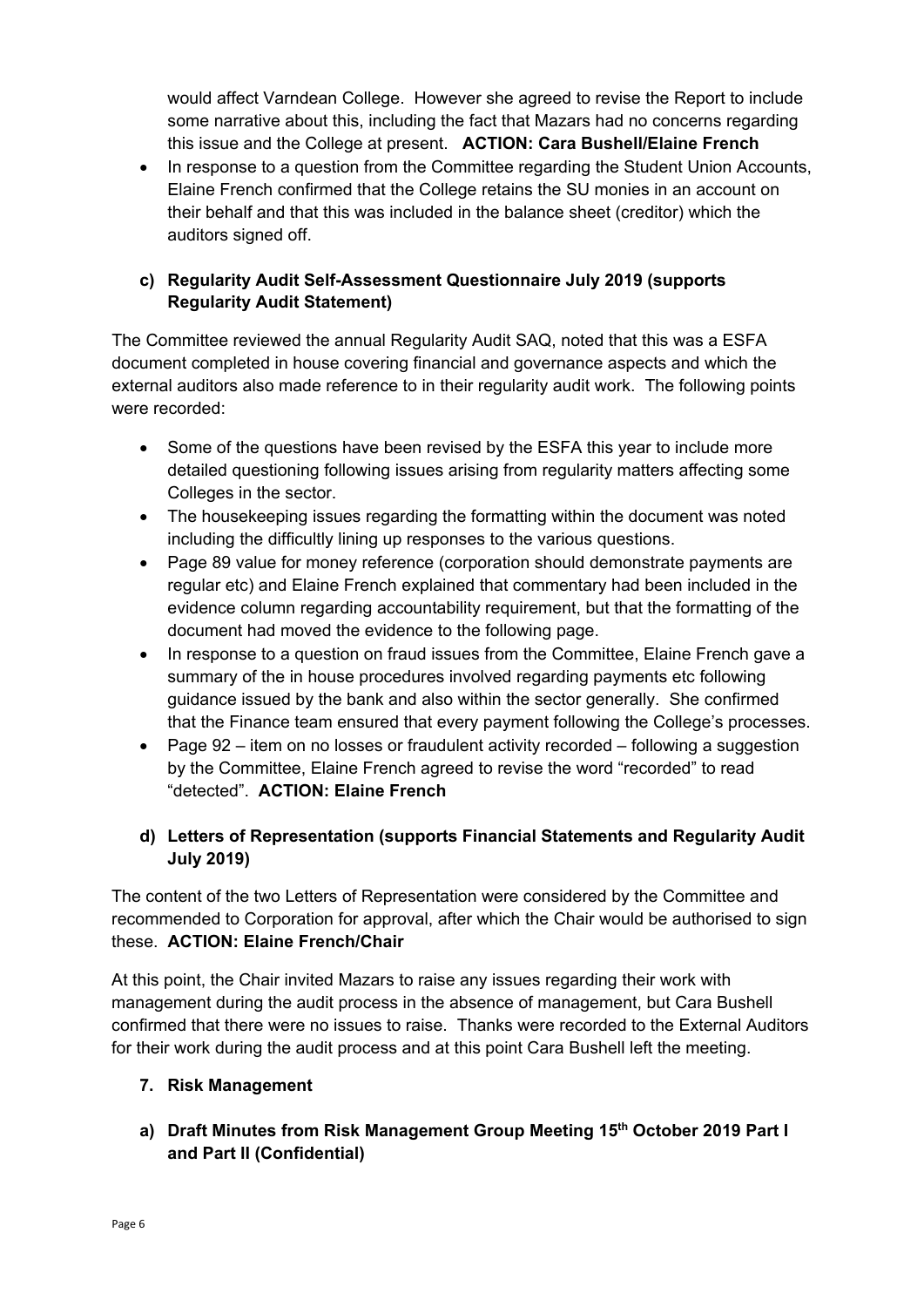The contents of the main and confidential draft minutes were noted. The Committee queried whether there was additional funding for the College in respect of Students requiring significant levels of additional support and it was noted that the funding allocation was fixed per Student per year being £4,000 pa and that the funding had not changed since 2010. Following further questioning about the number of Students requiring significant levels of additional support and how the College was managing this, it was agreed that this should be raised at Corporation so that other SLT members could respond. **ACTION: Committee Members.**

## **b) Annual Report**

The contents of the Report were noted and recommended to Corporation for approval.

## **c) Assurance Map Update**

The contents of the Map were considered and account taken of any Risk Group comments. The document was recommended to Corporation for a approval, notwithstanding that the post control column details regarding residual risk was still to be completed by SLT – due by next term's Audit Committee Meeting. **ACTION: Elaine French**

## **d) Risk Register 2019-2020**

Reference was made to the Risk Register review by the recent Risk Group meeting and the changes agreed as recorded in the Risk Group minutes and the revised register was recommended to Corporation for approval. **ACTION: Elaine French**

At this point the Committee discussed the amount of risk work completed by the College and the time allocated by Elaine French, noting that in many instances the detail provided appeared to be much more than other comparable Colleges. In conclusion it was agreed that although the Governing Body would continue to retain the Risk Group for the timebeing, the rolling action plan should rest with the Audit Committee and not he Risk Group in future. Furthermore it was resolved that with immediate effect the Risk Management Action Plan should be amalgamated with the Risk Register to avoid duplication. Additionally Elaine French agreed to review the risk work carried out by the College and if appropriate make further recommendations at the next meeting, including a review of the need for the Risk Management Annual Report. **ACTION: Elaine French**

## **8. Assurance Strategy and Plan 2019-2020**

Referring to the last meeting when the above document had not been finalised by the internal auditors for the usual Summer Term Audit Committee agreement, Governors were reminded that the document should have been tabled at this meeting. However Elaine French advised that it had still not been finalised by the Internal Auditors and the Committee agreed to review and confirm the decisions made at the last Audit Committee meeting regarding the internal assurance Plan for this year, and that a paper would be prepared for Corporation confirming the Strategy/Plan for 2019/2020. **ACTION: Elaine French**

Elaine French confirmed that following the last meeting, she had fed back comments to the Internal Auditors regarding the College's concerns about the internal audit work and particularly timing issues which arose last year and that there had been a reduction in fees to reflect this. She also gave the Committee a summary of issues experienced this year in terms of timing and visit planning etc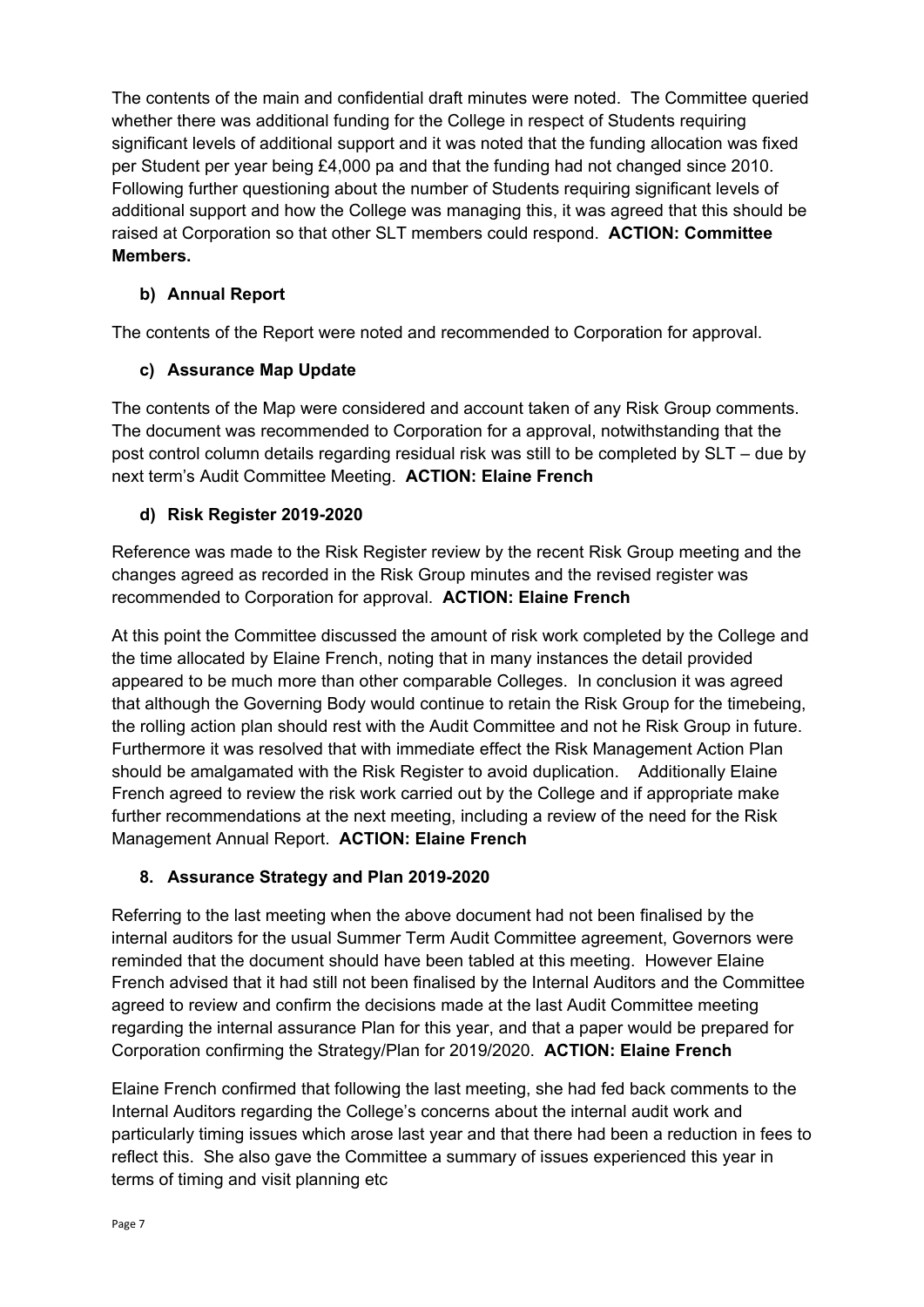The Committee reviewed the provisional plan agreed verbally at the last meeting including Learner Numbers, financial systems, GDPR advisory assurance and follow up. Elaine French proposed that the provisional plan should be reviewed in light of the number of internal assurance days allocated to the work (10 days) and taking into account that the GDPR advisory audit would need 5 days of that allocation. If the College approved the full Plan agreed at the last meeting, this would result in 16 days' audit work.

At this point Peter Baker suggested that it may be worth the College making enquiries with the ICO (Information Commissioner's Office) which may be able to offer an alternative selfassessment GDPR process.

The Committee agreed that regarding the GDPR audit, this would provide the College with assurance, additional guidance and also raise the profile amongst Staff.

The Committee reviewed the decision and based on Elaine French's advice and recommendations agreed to recommend to Corporation the following **ACTION: Elaine French**:

- Learner Numbers important to carry out this audit annually and particularly in light of the fact that the Registry has been re-structured and the MIS Manager has left, with temporary cover at present.
- GDPR Advisory Audit
- Follow Up

The Financial systems audit (this year would be based on budgeting and forecasting) would be deferred by 1 year.

The cost per day is £500 plus VAT for internal assurance work and would be based on 12 audit days which would remain within budget.

Elaine French advised that the internal audit work would not be scheduled until March 2020 as this was Mazars earlier availability.

It was also noted that during the academic year the College would complete a tender process for its internal assurance provider, recognising the fact that Colleges will no longer be able to use the same audit firm for both External and Internal Assurance. Elaine French will invite Governors to participate on the Tender Panel in due course. **ACTION: Elaine French**

## **9. Policies and Other Documents**

**a) Risk Management Policy –** approved as unchanged and recommended to Corporation for approval.

## **b) IT/ILT Strategy Working Document**

Page 8 Referring to previous minutes from Audit Committee and Risk Group, the Committee were reminded that it had been intended that owing to the delay in progressing this item, the Working Document was due to be included in this Committee's papers. However Elaine French explained that SLT needed to do some additional work on this to take forward prior to Governors' input. In response to a question from the Committee regarding timing for the completion of the work, notwithstanding the management delay owing to additional workload placed on the IT Manager (following departure of MIS Manager) and the Principal's absence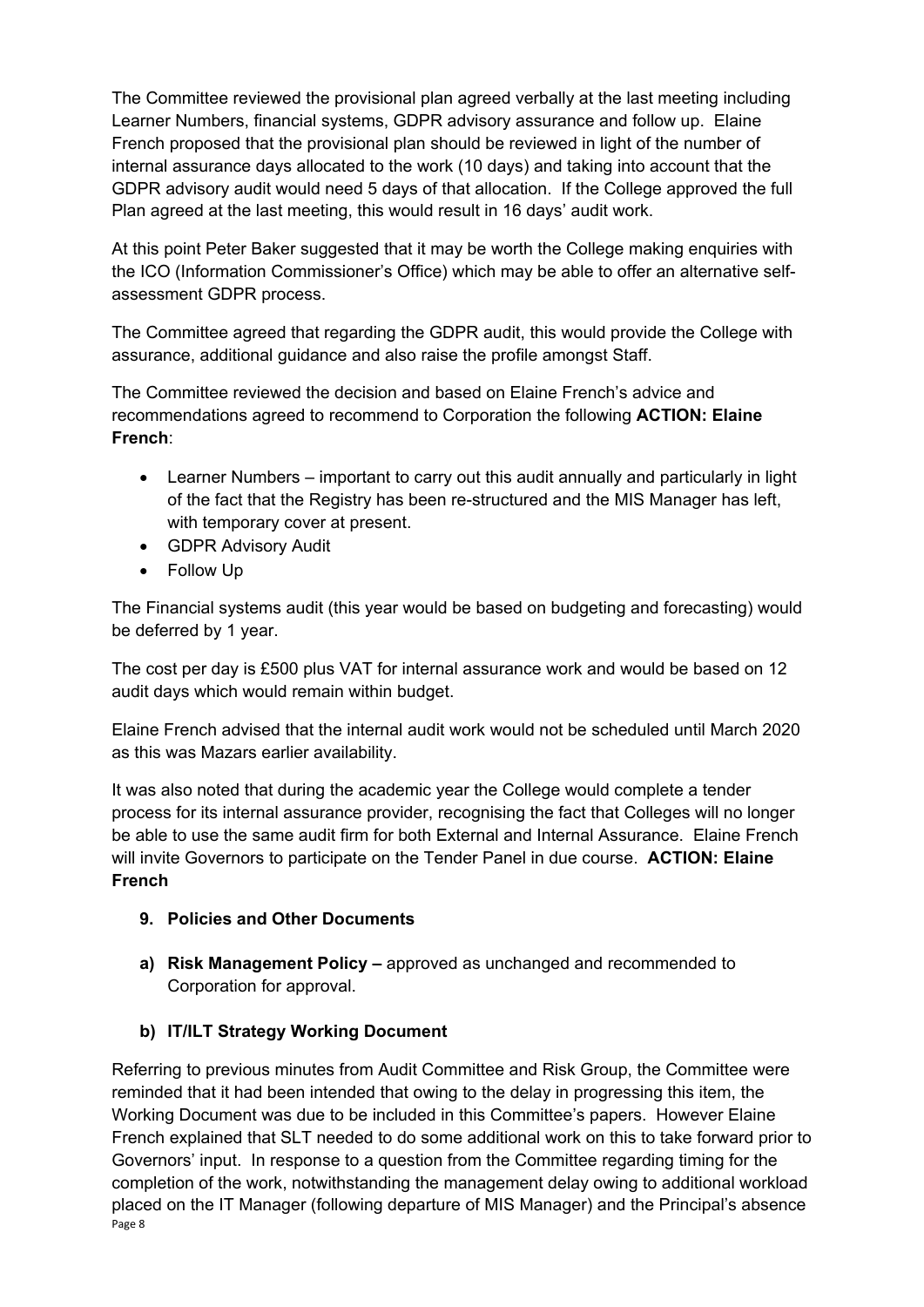owing to ill-health, Ayas Fallon-Khan agreed to raise the matter at Corporation so that Governors' may gain some assurance regarding the final production timeframe for the document. **ACTION: Ayas Fallon-Khan/Elaine French**

It was noted that following SLT meeting tomorrow, it may be possible to circulate a draft paper for Corporation on the ILT Strategy. **ACTION: Elaine French**

### **10. Date of Next Meeting**

Tuesday 9<sup>th</sup> March 2020 at 9.00 a.m.

#### **11. Any Other Business**

**a) Russell Martin Academy (RMA) Statement of Accounts –** the Committee noted that this was an outstanding action from previous meetings and that the intention had been to table the statement of accounts at this meeting. Elaine French explained that only a verbal update would be given owing to fact that the Finance Department will need to do further analysis work with the MIS Department to separately identify all the costs associated with the Students who have enrolled at Varndean and the Academy. In summary she explained that although it's recorded that those Students who have signed up to the Academy also do sufficient course hours at Varndean (540), being the required Full Time hours to ensure that funding is allocated to the College per Student. Although the original intention on recruitment was that the programme of study at Varndean would be based mainly on the Sport BTECs, combined with the Academy football training, over the last two years, many of the Students have been doing more hours than necessary which could result in a potential cost to the College (if for example an additional class has had to be established to cater for more Students, rather than allocating the RMA Students to existing classes where there are spaces). At the outset, the College agreed that of the £4K funding received by the College per Student, £1,600 would be allocated to the RMA to cover their costs (external coaching staff etc). However Elaine French explained that it has been difficult to monitor some aspects of the facility as for example some Students are enrolled at Varndean who haven't enrolled formally at the RMA, but joining the training and coaching facilities offered with the Academy then submitting claims for additional unregistered Students. As a result SLT has agreed with the RMA that there will be no additional funding for Students, not registered with RMA who wish to train with RMA and Students may continue to do the football coaching but at no additional cost to the College.

Currently the College has 40 Students training with the Academy, but with only 30 enrolled formally, so the College is paying the Academy £1,600 for each of the 30 Students with RMA. Therefore this results in £120K income with £48K being allocated to RMA. Should Students discontinue the RMA during the year, then funding is also no longer paid by the College to RMA. Approximately half of the Students are studying A Levels and the other half are enrolled on Sport BTEC. Governors were reminded that when the RMA arrangement was first established Corporation was given assurance that it would be cost neutral but it was reiterated that the Corporation needed to see the accounts to gain assurance that this was the case. The MIS Department has been asked to produce a more detailed analytical report reflecting costings and once this is ready it will be presented to Governors. **ACTION: Elaine French**